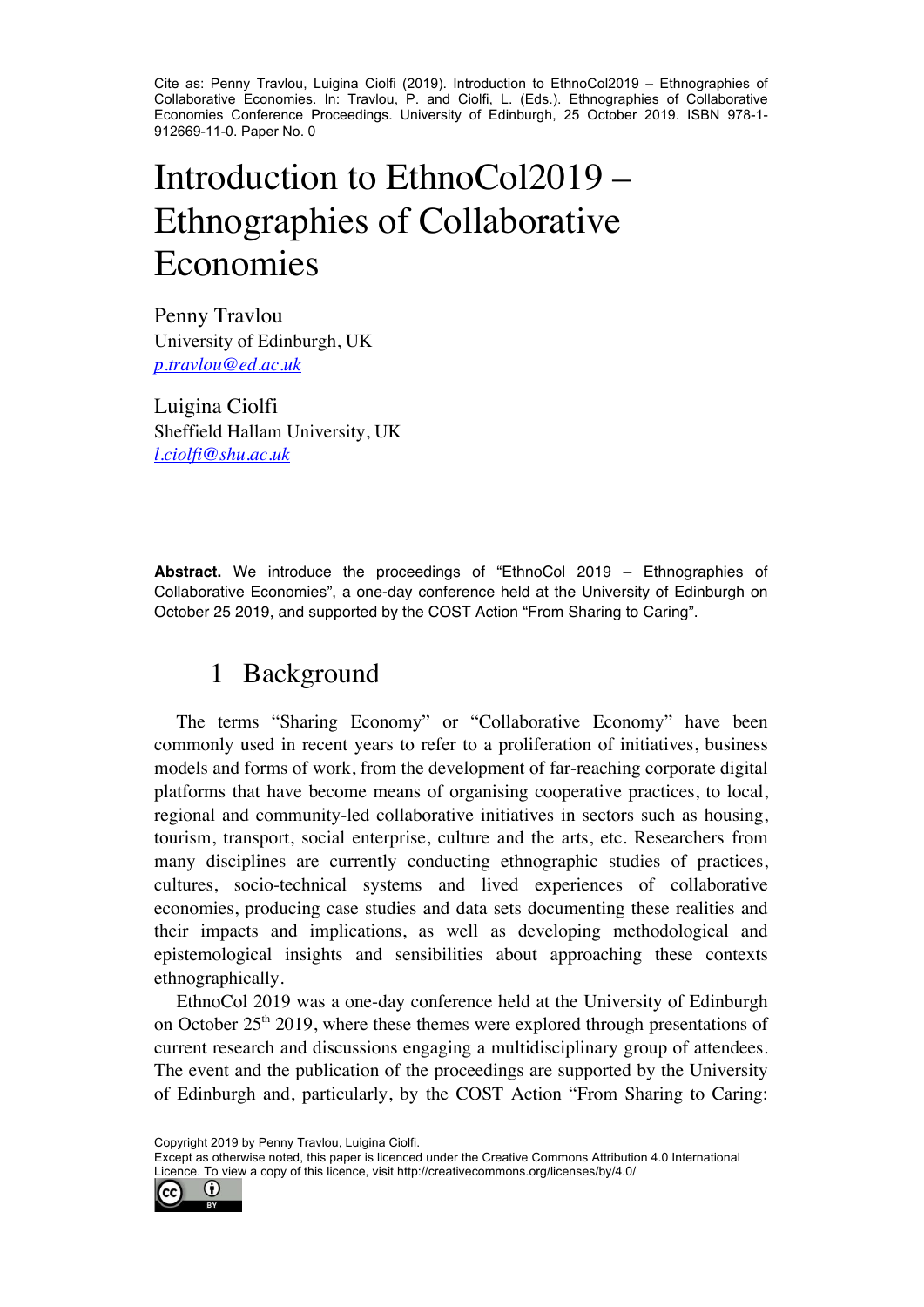Examining the Socio-Technical Aspects of the Collaborative Economy" (CA16121, 2017-2021), building and growing a network of actors focusing on the development of collaborative economy models and platforms and on social and technological implications of the collaborative economy through a practice focused approach. The conference aligned specifically with the COST Action's Working Group 1 activities to bring together different ethnographic case studies on the collaborative economy with the aim to a) build a basis for developing a multi-faceted view on sharing and caring practices, and b) develop theoretical frames and concepts, and a conceptual foundation for the Action to interpret and classify the different cases.

The conference featured presentations of the papers included in these proceedings, as well as a keynote talk by Professor Ann Light (University of Sussex and University of Malmö), and open discussion sessions.

We solicited papers contributing ethnographic accounts and understandings of collaborative economy practices and communities, and therefore contributing to a multi-faceted view on sharing and caring practices. We were also keen on receiving papers focusing on the methodological aspects of studying collaborative economi(es) e.g. collaborative ethnography, participatory action research, codesign etc.

#### 2 Peer-Review Process

We first solicited the submission of extended abstracts responding to the themes of the conference. The following types of contributions were encouraged:

- Ethnographic accounts of practices and/or of forms of community aggregation in collaborative economy settings;
- Ethnographic case studies of collaborative economy initiatives, frameworks and platforms;
- Instances of ethnographically-informed design of collaborative systems in support of collaborative economy practices;
- Reflections on theoretical, epistemological and methodological challenges of studying the collaborative economy ethnographically;

A total of 37 submissions were received, and each was reviewed by at least two members of the conference's international scientific committee, as well as the co-chairs. The authors of a subset of extended abstracts were then invited to submit a full-length paper, which was again reviewed by the scientific committee. The result of this rigorous process are the 16 papers included in the conference programme.